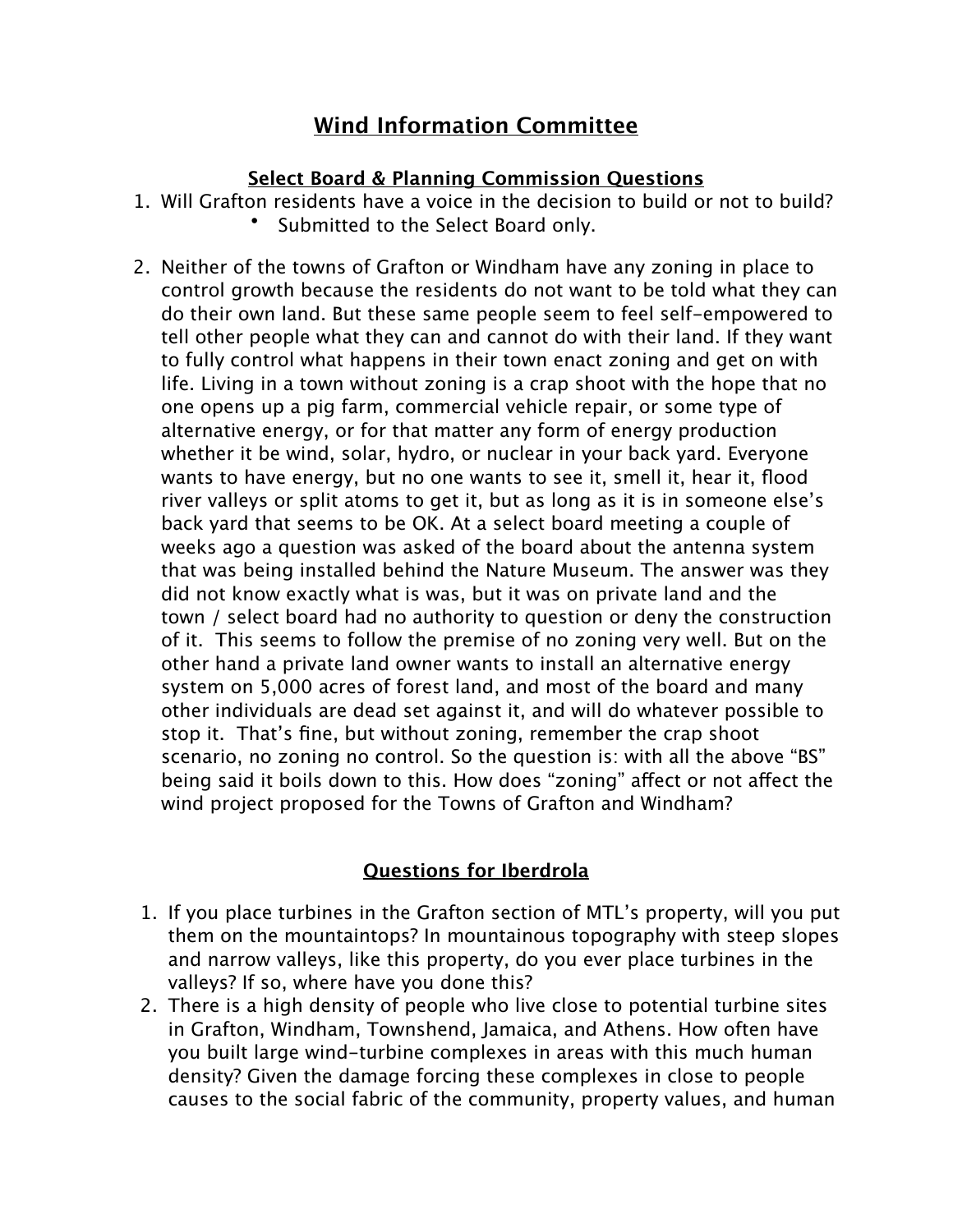health, why wouldn't you avoid these types of sites in favor of ones that are far away from people?

- 3. How visible will the turbines be in Grafton? For example, will you be able to see them from Grafton Village, Chester Hill, the Grafton Ponds ski trails, or Fisher Hill? How visible will they be in surrounding towns? How about Jamaica, for example?
- 4. In Grafton and Townshend, the people on the Townshend Road south of Grafton Village will be more vulnerable to infrasound than anybody else. This is because of their proximity to potential turbines sites in Grafton, and their location downwind of these sites and the prevailing, westerly winds. How many houses are on that road within two miles of the nearest potential turbine site?
- 5. Assuming you did not use the MTL property in Windham, would you consider building a turbine complex just on their Grafton property?
- 6. Approximate number of turbines?
- 7. Approximate number of turbines in each of the towns?
- 8. Approximate height of the turbines?
- 9. Approximate height to the tip of the blades?
- 10.Approximate number of full time jobs involved in construction including site preparation?
- 11.Approximate number of part time jobs involved in construction including site preparation?
- 12. What are the different type of jobs and their approximate numbers?
- 13.Approximate duration for each type of job?
- 14.Which jobs can be hired out to local contractors?
- 15.How many full time jobs for site maintenance, etc. once turbines are up and running?
- 16.How many part time jobs for site maintenance, etc. once turbines are up and running?
- 17.Approximate amount of soil, etc. that will be removed?
- 18.Approximate amount of concrete, etc. that will be put in place for the project?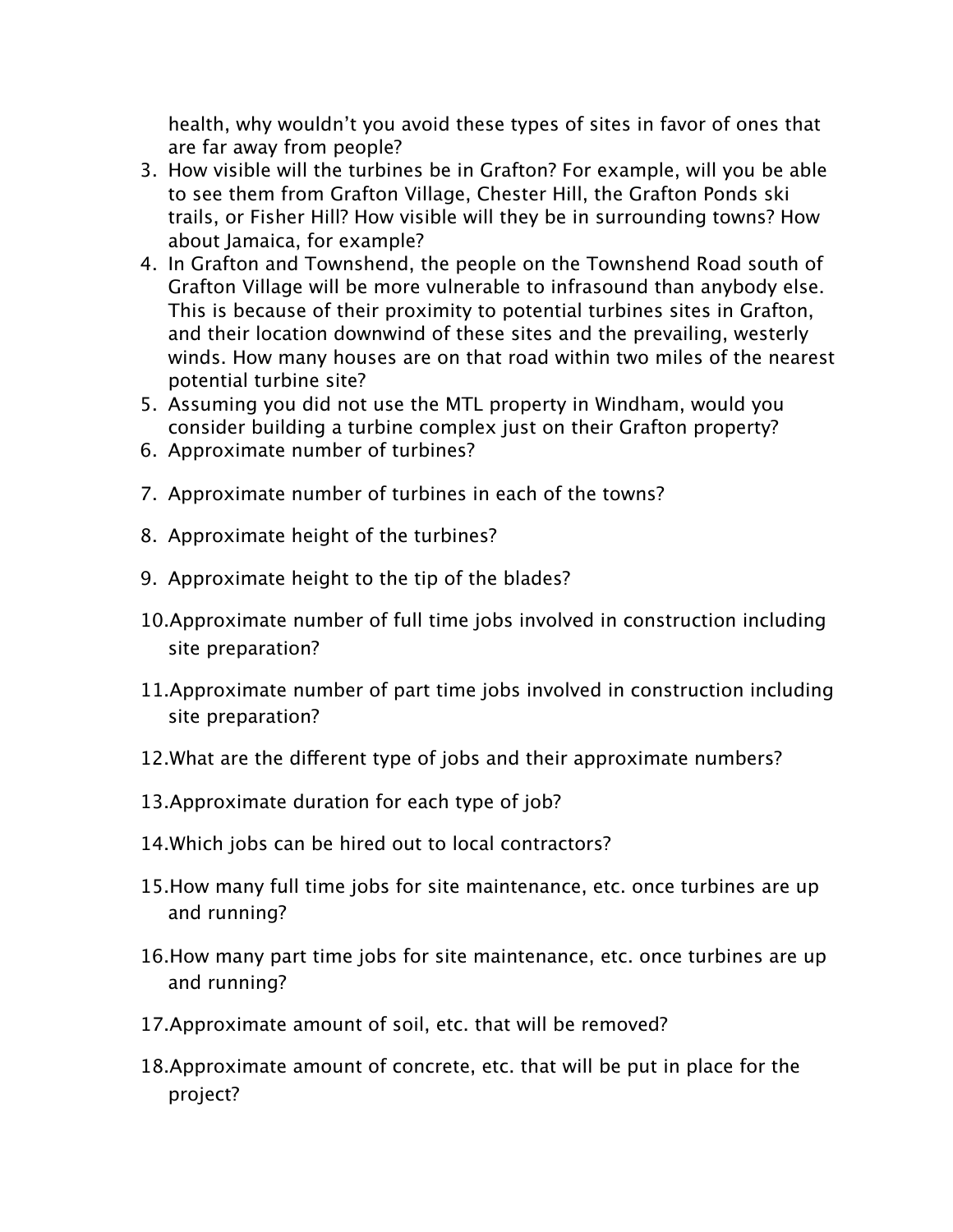- 19.Approximate amount of the "carbon footprint" from the turbine manufacture, construction, transportation, and any other sources for the project?
- 20.Approximate number of years before this "carbon footprint" will be "paid off" by the energy produced by the project?
- 21.Will Grafton residents have statistics of the final test results regarding power output?
- 22.How far out will this be projected (5, 10, 15+ years) taking into consideration ongoing climate changes?
- 23.What happens to towers if, in the future, they are not economically feasible?
- 24.Will Iberdrola honor the majority vote?
- 25.Would Iberdrola be open to an assessment by an independent agency on the impact of wind turbine development on wildlife, soils and plants?
- 26.It's been estimated that the Grafton Property Tax would be reduced by the following amounts if the project is built: approximately \$94 per year for a property assessed at \$100,000; approximately \$188 per year for a property assessed at \$200,000; approximately \$282 per year for a property assessed at \$300,000; etc. Property owners with less than \$47,000 annual income may receive no property tax reduction at all. In general, those with the highest assessed property values would receive the largest reduction in property tax. Is this what you would expect as well and are these figured (figures) reasonable?

### **Questions for Iberdrola & MTL**

- 1. Who has the final say on whether your proposed wind development on MTL property will be posted against trespassers? How many of your other wind developments are posted? Are all of them?
- 2. Innumerable properties near industrial wind turbines (IWTs) around the world have lost much of their value because of this proximity. Thousands of people around the world who live near IWTs have also gotten sick with the same symptoms because of exposure to infrasound produced by these turbines. If people in Grafton lose all or most of their property values, or worse, get sick from infrasound generated by your turbines, will you be there to cover their financial losses, help with their medical expenses, and find them new places to live?
- 3. How many acres in the proposed project?
- 4. How many acres in the Town of Windham?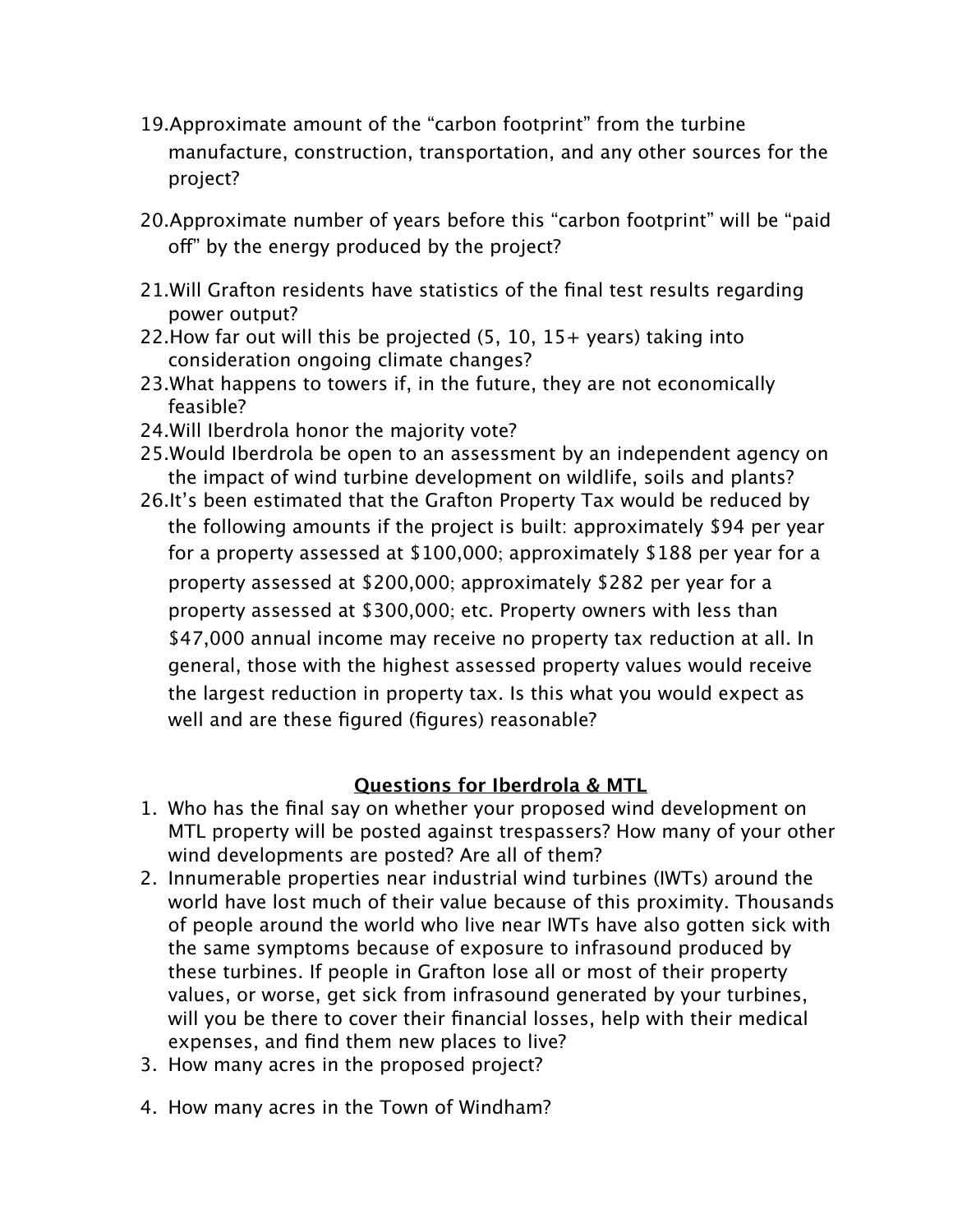- 5. How many acres in the Town of Grafton?
- 6. How many acres in other towns?
- 7. How many residential dwellings within one-half mile of the property boundaries?
- 8. How many of these are in the Town of Windham?
- 9. How many of these are in the Town of Grafton?
- 10.How many residential dwellings within one mile of the property boundaries?
- 11.How many of these are in the Town of Windham?
- 12.How many of these are in the Town of Grafton?
- 13.How many residential dwellings within one and a half miles of the property boundaries?
- 14.How many of these are in the Town of Windham?
- 15.How many of these are in the Town of Grafton?

### **Questions for Meadowsend Timberland**

- 1. Meadowsend speaks of, and refers to in their company brochures, their commitment to permanent land conservation on their other properties. Why is it not included in the plan for Stiles Brook?
- 2. How much federal money has Meadowsend received for woodland management over the last 15 years?
- 3. How much have Sheffield property values declined since the project went in?
- 4. How many homeowners were bought out before, during and after the project went in?

# **Other Question Recipients**

1. What are the noise readings in Sheffield 2 miles away from the towers? This question will be submitted to Sun Edison.

### **Removed Questions**